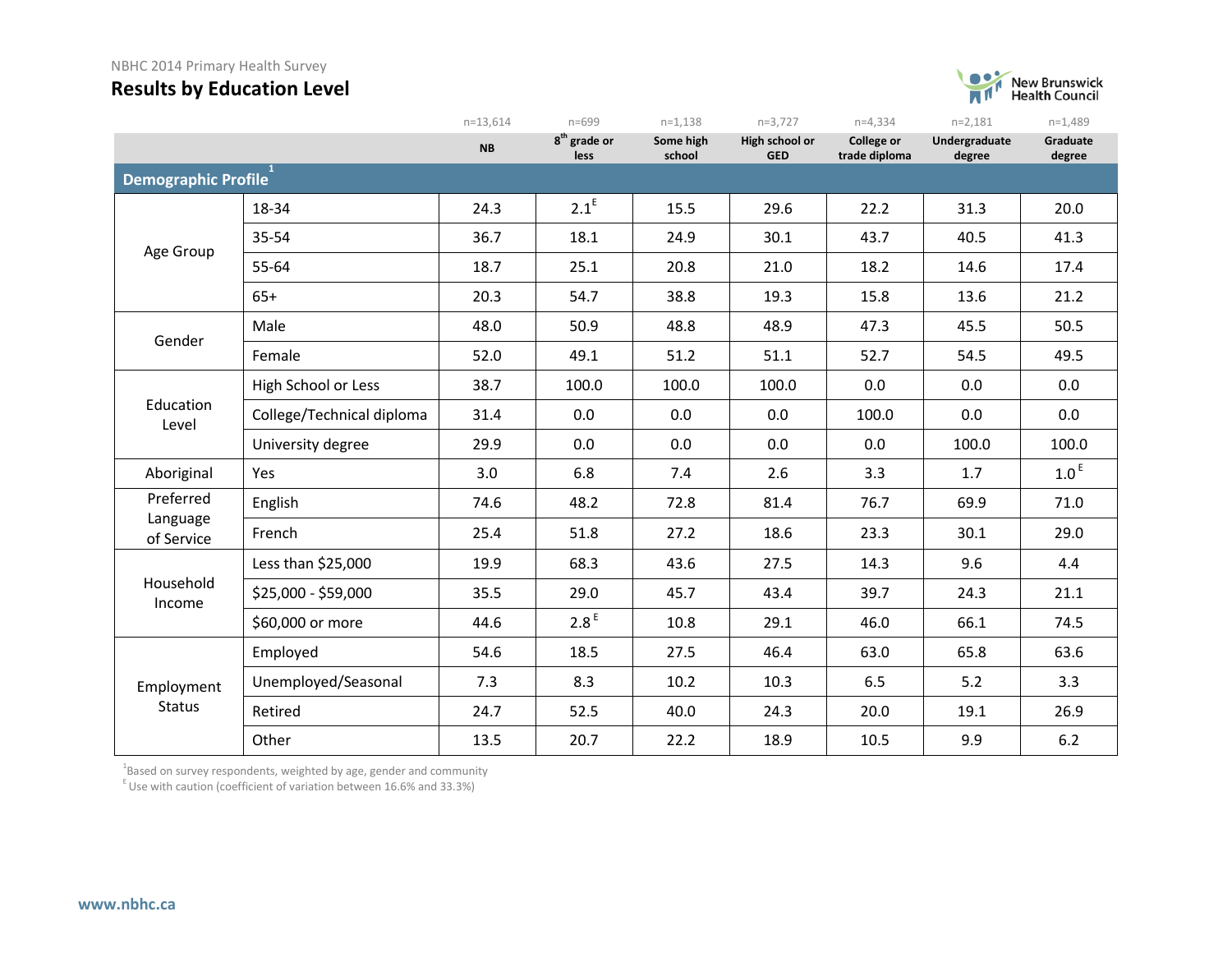|                                                                                                                                    | $n = 13,614$            | $n = 699$                               | $n=1,138$               | $n=3,727$                    | $n=4,334$                   | $n=2,181$               | $n=1,489$               |
|------------------------------------------------------------------------------------------------------------------------------------|-------------------------|-----------------------------------------|-------------------------|------------------------------|-----------------------------|-------------------------|-------------------------|
|                                                                                                                                    | <b>NB</b>               | 8 <sup>th</sup> grade or<br><b>less</b> | Some high<br>school     | High school or<br><b>GED</b> | College or<br>trade diploma | Undergraduate<br>degree | Graduate<br>degree      |
| <b>Health Services Barriers</b>                                                                                                    |                         |                                         |                         |                              |                             |                         |                         |
| Health services not available in your area when needed                                                                             | 17.4                    | 14.5                                    | 15.3                    | 15.5                         | 17.3                        | 19.5                    | 20.4                    |
|                                                                                                                                    | $(16.8 - 18.0)$         | $(11.9 - 17.1)$                         | $(13.2 - 17.4)$         | $(14.3 - 16.7)$              | $(16.2 - 18.4)$             | $(17.8 - 21.2)$         | $(18.4 - 22.4)$         |
| <b>Transportation problems</b>                                                                                                     | 7.1                     | 10.4                                    | 9.7                     | 8.5                          | 6.5                         | 5.6                     | 4.9                     |
|                                                                                                                                    | $(6.7 - 7.5)$           | $(8.2 - 12.6)$                          | $(8.0 - 11.4)$          | $(7.6 - 9.4)$                | $(5.8 - 7.2)$               | $(4.6 - 6.6)$           | $(3.8 - 6.0)$           |
| Language problems with health care provider                                                                                        | 4.2                     | 5.5                                     | 5.3                     | 4.2                          | 4.5                         | 3.9                     | 3.1                     |
|                                                                                                                                    | $(3.9 - 4.5)$           | $(3.8 - 7.2)$                           | $(4.0 - 6.6)$           | $(3.6 - 4.8)$                | $(3.9 - 5.1)$               | $(3.1 - 4.7)$           | $(2.2 - 4.0)$           |
| Cost for medication too high                                                                                                       | 35.1                    | 60.2                                    | 51.7                    | 37.6                         | 35.6                        | 24.4                    | 25.4                    |
|                                                                                                                                    | $(34.3 - 35.9)$         | $(56.6 - 63.8)$                         | $(48.8 - 54.6)$         | $(36.0 - 39.2)$              | $(34.2 - 37.0)$             | $(22.6 - 26.2)$         | $(23.2 - 27.6)$         |
| Cost for treatments or procedures too high                                                                                         | 19.9                    | 47.3                                    | 31.4                    | 21.5                         | 18.4                        | 14.7                    | 11.6                    |
|                                                                                                                                    | $(19.2 - 20.6)$         | $(43.5 - 51.1)$                         | $(28.6 - 34.2)$         | $(20.1 - 22.9)$              | $(17.2 - 19.6)$             | $(13.2 - 16.2)$         | $(9.9 - 13.3)$          |
| Cost for ambulance services too high                                                                                               | 21.7                    | 42.8                                    | 32.9                    | 25.1                         | 20.7                        | 14.3                    | 13.3                    |
|                                                                                                                                    | $(20.9 - 22.5)$         | $(38.8 - 46.8)$                         | $(29.9 - 35.9)$         | $(23.5 - 26.7)$              | $(19.4 - 22.0)$             | $(12.6 - 16.0)$         | $(11.4 - 15.2)$         |
| Unable to leave the house because of health problems                                                                               | 12.4                    | 17.8                                    | 14.0                    | 13.2                         | 12.6                        | 10.1                    | 11.1                    |
|                                                                                                                                    | $(11.8 - 13.0)$         | $(15.0 - 20.6)$                         | $(12.0 - 16.0)$         | $(12.1 - 14.3)$              | $(11.6 - 13.6)$             | $(8.8 - 11.4)$          | $(9.5 - 12.7)$          |
| Have trouble finding their way around the health care                                                                              | 9.3                     | 12.7                                    | 9.7                     | 9.4                          | 8.1                         | 9.7                     | 10.2                    |
| system                                                                                                                             | $(8.8 - 9.8)$           | $(10.2 - 15.2)$                         | $(8.0 - 11.4)$          | $(8.5 - 10.3)$               | $(7.3 - 8.9)$               | $(8.5 - 10.9)$          | $(8.7 - 11.7)$          |
| Difficulty understanding written information about                                                                                 | 9.4                     | 24.7                                    | 17.3                    | 11.0                         | 8.2                         | 5.0                     | 5.2                     |
| medical condition or prescription (% always or usually)                                                                            | $(8.9 - 9.9)$           | $(21.5 - 27.9)$                         | $(15.1 - 19.5)$         | $(10.0 - 12.0)$              | $(7.4 - 9.0)$               | $(4.1 - 5.9)$           | $(4.1 - 6.3)$           |
| How often was a medical condition or prescription<br>explained to you in a way that you could understand?<br>(% always or usually) | 90.8<br>$(90.3 - 91.3)$ | 82.8<br>$(80.0 - 85.6)$                 | 87.1<br>$(85.2 - 89.0)$ | 89.4<br>$(88.4 - 90.4)$      | 91.7<br>$(90.9 - 92.5)$     | 92.7<br>$(91.6 - 93.8)$ | 94.0<br>$(92.8 - 95.2)$ |
| Things that contribute a lot to feelings of stress                                                                                 |                         |                                         |                         |                              |                             |                         |                         |
| Time pressures / not enough time                                                                                                   | 40.9                    | 29.7                                    | 32.0                    | 38.4                         | 40.5                        | 48.1                    | 46.2                    |
|                                                                                                                                    | $(40.1 - 41.7)$         | $(26.3 - 33.1)$                         | $(29.3 - 34.7)$         | $(36.8 - 40.0)$              | $(39.1 - 41.9)$             | $(46.0 - 50.2)$         | $(43.7 - 48.7)$         |
| Health of family members                                                                                                           | 38.1                    | 34.9                                    | 38.9                    | 38.6                         | 39.9                        | 37.6                    | 34.0                    |
|                                                                                                                                    | $(37.3 - 38.9)$         | $(31.4 - 38.4)$                         | $(36.1 - 41.7)$         | $(37.1 - 40.1)$              | $(38.5 - 41.3)$             | $(35.6 - 39.6)$         | $(31.6 - 36.4)$         |
| Your own work situation                                                                                                            | 34.2                    | 12.9                                    | 20.2                    | 30.0                         | 38.7                        | 39.8                    | 39.9                    |
| (ex: hours of work, or working conditions)                                                                                         | $(33.4 - 35.0)$         | $(10.4 - 15.4)$                         | $(17.9 - 22.5)$         | $(28.5 - 31.5)$              | $(37.3 - 40.1)$             | $(37.8 - 41.8)$         | $(37.4 - 42.4)$         |

Confidence interval calculated at a 95% level of confidence.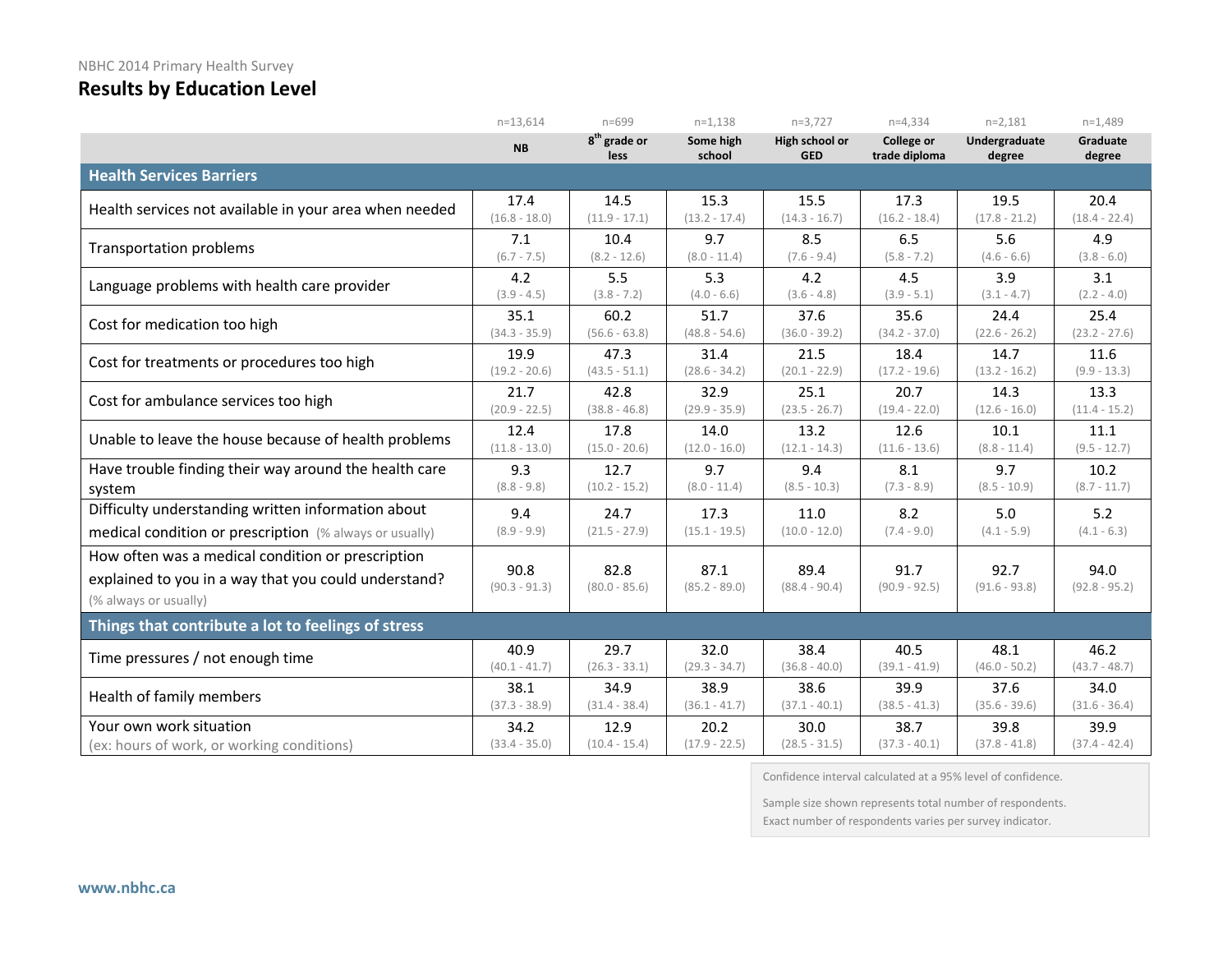|                                                              | $n=13,614$      | $n = 699$                               | $n=1,138$           | $n=3,727$                    | $n=4,334$                          | $n=2,181$               | $n=1,489$          |
|--------------------------------------------------------------|-----------------|-----------------------------------------|---------------------|------------------------------|------------------------------------|-------------------------|--------------------|
| <b>Primary Health Indicator</b>                              | <b>NB</b>       | 8 <sup>th</sup> grade or<br><b>less</b> | Some high<br>school | High school or<br><b>GED</b> | <b>College or</b><br>trade diploma | Undergraduate<br>degree | Graduate<br>degree |
| <b>Health Profile</b>                                        |                 |                                         |                     |                              |                                    |                         |                    |
| Self-rated Health (% very good or excellent)                 | 50.5            | 15.6                                    | 25.5                | 45.9                         | 50.8                               | 65.1                    | 65.0               |
|                                                              | $(49.7 - 51.3)$ | $(12.9 - 18.3)$                         | $(23.0 - 28.0)$     | $(44.3 - 47.5)$              | $(49.3 - 52.3)$                    | $(63.1 - 67.1)$         | $(62.6 - 67.4)$    |
| Self-rated mental or emotional health                        | 65.4            | 33.2                                    | 46.8                | 60.6                         | 66.8                               | 76.8                    | 78.4               |
| (% very good or excellent)                                   | $(64.6 - 66.2)$ | $(29.7 - 36.7)$                         | $(43.9 - 49.7)$     | $(59.0 - 62.2)$              | $(65.4 - 68.2)$                    | $(75.0 - 78.6)$         | $(76.3 - 80.5)$    |
| "My health largely depends on how well I take care of        | 55.2            | 32.5                                    | 39.5                | 51.8                         | 57.6                               | 61.7                    | 63.9               |
| myself" (% strongly agree)                                   | $(54.4 - 56.0)$ | $(29.1 - 35.9)$                         | $(36.7 - 42.3)$     | $(50.2 - 53.4)$              | $(56.1 - 59.1)$                    | $(59.7 - 63.7)$         | $(61.5 - 66.3)$    |
| Number of prescription medications taken on a regular        | 15.2            | 33.0                                    | 23.6                | 14.9                         | 14.1                               | 10.8                    | 9.3                |
| <b>basis<sup>7</sup></b> (% 6 or more)                       | $(14.5 - 15.9)$ | $(29.2 - 36.8)$                         | $(20.9 - 26.3)$     | $(13.6 - 16.2)$              | $(12.8 - 15.4)$                    | $(9.1 - 12.5)$          | $(7.4 - 11.2)$     |
| Discuss regularly with a health professional on improving    | 25.4            | 28.0                                    | 27.7                | 24.8                         | 25.5                               | 25.1                    | 24.9               |
| health or preventing illness (% always or usually)           | $(24.7 - 26.1)$ | $(24.6 - 31.4)$                         | $(25.1 - 30.3)$     | $(23.4 - 26.2)$              | $(24.2 - 26.8)$                    | $(23.3 - 26.9)$         | $(22.7 - 27.1)$    |
| How long have you been seeing the same family doctor?        | 73.0            | 72.0                                    | 73.2                | 73.5                         | 73.4                               | 71.8                    | 72.4               |
| (% 5 years or more)                                          | $(72.2 - 73.8)$ | $(68.6 - 75.4)$                         | $(70.6 - 75.8)$     | $(72.0 - 75.0)$              | $(72.0 - 74.8)$                    | $(69.9 - 73.7)$         | $(70.1 - 74.7)$    |
| Are you limited in doing activities because of a physical or | 22.1            | 44.8                                    | 38.0                | 24.5                         | 21.2                               | 14.3                    | 13.8               |
| mental condition, or a health problem? (% yes)               | $(21.4 - 22.8)$ | $(41.1 - 48.5)$                         | $(35.2 - 40.8)$     | $(23.1 - 25.9)$              | $(20.0 - 22.4)$                    | $(12.8 - 15.8)$         | $(12.1 - 15.5)$    |
| <b>Memory Loss</b>                                           |                 |                                         |                     |                              |                                    |                         |                    |
| Someone in household has a memory problem                    | 9.9             | 14.8                                    | 16.5                | 11.5                         | 8.6                                | 7.4                     | 8.3                |
|                                                              | $(9.4 - 10.4)$  | $(12.2 - 17.4)$                         | $(14.4 - 18.6)$     | $(10.4 - 12.5)$              | $(7.8 - 9.5)$                      | $(6.3 - 8.4)$           | $(6.9 - 9.7)$      |
| that interferes with day to day function                     | 3.9             | 6.1                                     | 6.5                 | 4.2                          | 3.6                                | 3.1                     | 3.0                |
|                                                              | $(3.6 - 4.2)$   | $(4.3 - 7.9)$                           | $(5.1 - 7.9)$       | $(3.6 - 4.8)$                | $(3.1 - 4.1)$                      | $(2.4 - 3.8)$           | $(2.1 - 3.9)$      |
| <b>Health Behaviours</b>                                     |                 |                                         |                     |                              |                                    |                         |                    |
| Eating fruits and vegetables (% 5 portions or more a day)    | 50.4            | 30.3                                    | 37.3                | 41.4                         | 49.7                               | 66.1                    | 63.3               |
|                                                              | $(49.6 - 51.2)$ | $(26.9 - 33.7)$                         | $(34.5 - 40.1)$     | $(39.8 - 43.0)$              | $(48.2 - 51.2)$                    | $(64.1 - 68.1)$         | $(60.9 - 65.7)$    |
| Moderate or vigorous physical activity                       | 49.0            | 39.4                                    | 44.1                | 46.6                         | 50.1                               | 52.5                    | 52.6               |
| (% at least 2 % hours a week)                                | $(48.2 - 49.8)$ | $(35.8 - 43.0)$                         | $(41.2 - 47.0)$     | $(45.0 - 48.2)$              | $(48.6 - 51.6)$                    | $(50.4 - 54.6)$         | $(50.1 - 55.1)$    |
| <b>Current smoker</b> (% daily or occasional)                | 19.2            | 24.7                                    | 29.9                | 24.5                         | 20.3                               | 10.1                    | 9.5                |
|                                                              | $(18.5 - 19.9)$ | $(21.5 - 27.9)$                         | $(27.3 - 32.5)$     | $(23.1 - 25.9)$              | $(19.1 - 21.5)$                    | $(8.8 - 11.4)$          | $(8.0 - 11.0)$     |
| Unhealthy weight (% obese)                                   | 30.8            | 40.7                                    | 34.1                | 31.8                         | 32.5                               | 26.0                    | 26.2               |
|                                                              | $(30.0 - 31.6)$ | $(37.0 - 44.4)$                         | $(31.3 - 36.9)$     | $(30.3 - 33.3)$              | $(31.1 - 33.9)$                    | $(24.2 - 27.9)$         | $(24.0 - 28.4)$    |

 $<sup>7</sup>$  Self-reported by respondent: Arthritis, asthma, cancer, chronic pain,</sup> depression, diabetes, emphysema or COPD, gastric reflux (GERD), heart disease, high blood pressure or hypertension, mood disorder other than depression, or stroke

Confidence interval calculated at a 95% level of confidence.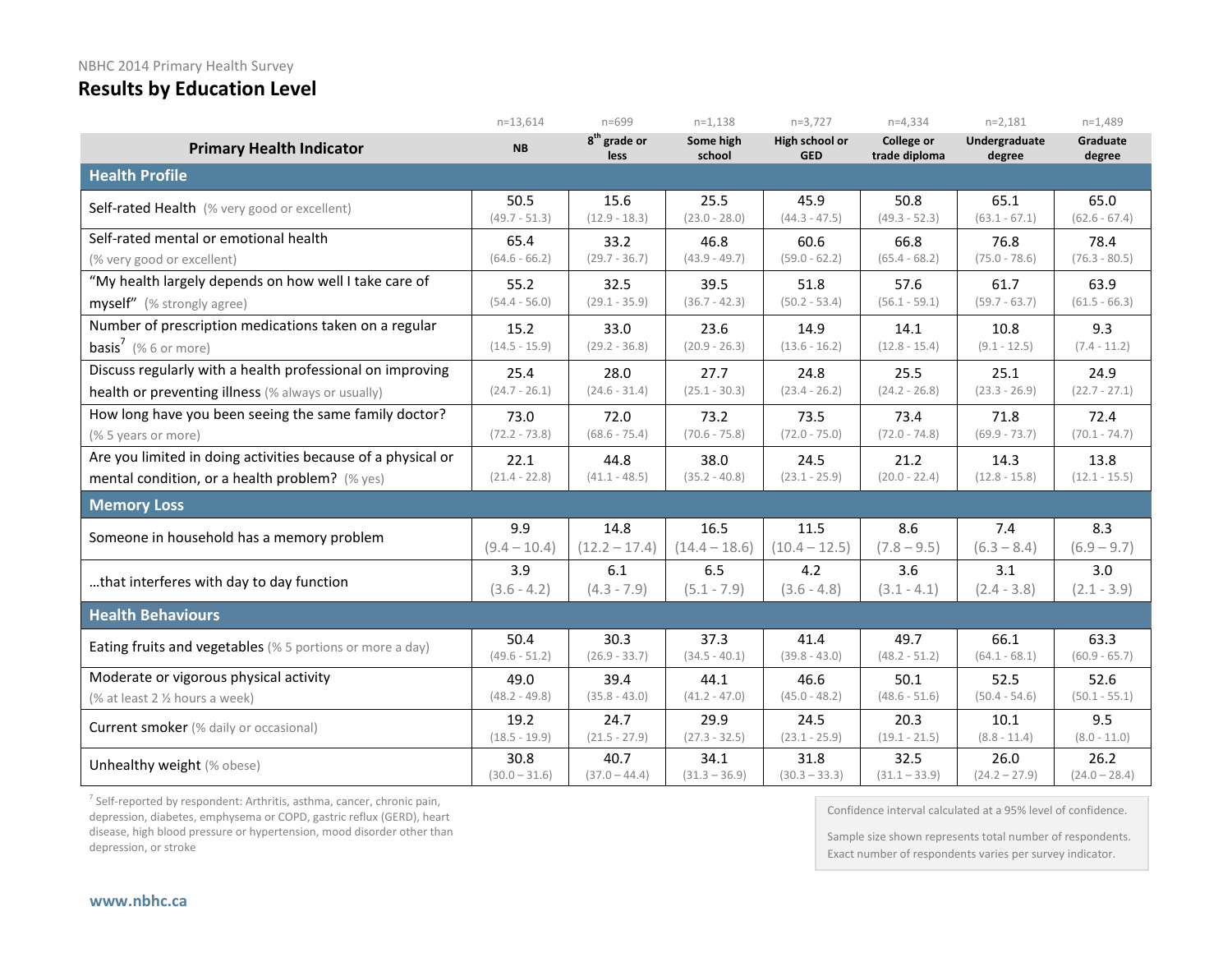|                                              | $n=13,614$       | $n = 699$              | $n=1.138$           | $n=3,727$                    | $n=4,334$                   | $n=2,181$               | $n=1,489$          |
|----------------------------------------------|------------------|------------------------|---------------------|------------------------------|-----------------------------|-------------------------|--------------------|
| <b>Primary Health Indicator</b>              | <b>NB</b>        | $8th$ grade or<br>less | Some high<br>school | High school or<br><b>GED</b> | College or<br>trade diploma | Undergraduate<br>degree | Graduate<br>degree |
| <b>Chronic Health Conditions<sup>1</sup></b> |                  |                        |                     |                              |                             |                         |                    |
| 3                                            | 61.6             | 82.5                   | 76.1                | 63.4                         | 61.2                        | 52.3                    | 56.9               |
| One or more chronic health conditions        | $(60.8 - 62.4)$  | $(79.7 - 85.3)$        | $(73.7 - 78.5)$     | $(61.9 - 64.9)$              | $(59.8 - 62.6)$             | $(50.2 - 54.4)$         | $(54.4 - 59.4)$    |
| High blood pressure or hypertension          | 27.0             | 51.4                   | 42.0                | 27.2                         | 26.7                        | 18.2                    | 23.2               |
|                                              | $(26.3 - 27.7)$  | $(47.7 - 55.1)$        | $(39.2 - 44.8)$     | $(25.8 - 28.6)$              | $(25.4 - 28.0)$             | $(16.6 - 19.8)$         | $(21.1 - 25.3)$    |
| Arthritis                                    | 17.4             | 31.8                   | 26.7                | 18.6                         | 17.0                        | 12.9                    | 12.1               |
|                                              | $(16.8 - 18.0)$  | $(28.4 - 35.2)$        | $(24.2 - 29.2)$     | $(17.4 - 19.8)$              | $(15.9 - 18.1)$             | $(11.5 - 14.3)$         | $(10.5 - 13.7)$    |
| Gastric reflux (GERD)                        | 16.4             | 21.3                   | 19.8                | 16.7                         | 16.6                        | 13.9                    | 15.7               |
|                                              | $(15.8 - 17.0)$  | $(18.3 - 24.3)$        | $(17.5 - 22.1)$     | $(15.5 - 17.9)$              | $(15.5 - 17.7)$             | $(12.5 - 15.3)$         | $(13.9 - 17.5)$    |
| Depression                                   | 14.9             | 18.8                   | 16.3                | 15.3                         | 16.1                        | 12.3                    | 12.2               |
|                                              | $(14.3 - 15.5)$  | $(15.9 - 21.7)$        | $(14.2 - 18.4)$     | $(14.2 - 16.4)$              | $(15.0 - 17.2)$             | $(10.9 - 13.7)$         | $(10.5 - 13.9)$    |
| Chronic pain                                 | 14.0             | 22.1                   | 21.3                | 15.2                         | 14.3                        | 10.1                    | 9.4                |
|                                              | $(13.4 - 14.6)$  | $(19.0 - 25.2)$        | $(18.9 - 23.7)$     | $(14.1 - 16.3)$              | $(13.3 - 15.3)$             | $(8.8 - 11.4)$          | $(7.9 - 10.9)$     |
| Asthma                                       | 11.8             | 17.4                   | 11.4                | 13.0                         | 11.2                        | 10.2                    | 11.6               |
|                                              | $(11.3 - 12.3)$  | $(14.6 - 20.2)$        | $(9.6 - 13.2)$      | $(11.9 - 14.1)$              | $(10.3 - 12.1)$             | $(8.9 - 11.5)$          | $(10.0 - 13.2)$    |
| <b>Diabetes</b>                              | 10.6             | 23.4                   | 17.9                | 10.8                         | 10.2                        | 8.0                     | 6.9                |
|                                              | $(10.1 - 11.1)$  | $(20.3 - 26.5)$        | $(15.7 - 20.1)$     | $(9.8 - 11.8)$               | $(9.3 - 11.1)$              | $(6.9 - 9.1)$           | $(5.6 - 8.2)$      |
| Heart disease                                | 8.3              | 19.7                   | 13.3                | 8.8                          | 7.5                         | 5.7                     | 6.4                |
|                                              | $(7.8 - 8.8)$    | $(16.8 - 22.6)$        | $(11.3 - 15.3)$     | $(7.9 - 9.7)$                | $(6.7 - 8.3)$               | $(4.7 - 6.7)$           | $(5.2 - 7.6)$      |
| Cancer                                       | 8.3              | 13.1                   | 12.0                | 8.4                          | 7.9                         | 6.3                     | 8.3                |
|                                              | $(7.8 - 8.8)$    | $(10.6 - 15.6)$        | $(10.1 - 13.9)$     | $(7.5 - 9.3)$                | $(7.1 - 8.7)$               | $(5.3 - 7.3)$           | $(6.9 - 9.7)$      |
| Emphysema or COPD                            | 3.0              | 8.3                    | 6.6                 | 3.6                          | 2.5                         | 1.6 <sup>E</sup>        | $1.2^E$            |
|                                              | $(2.7 - 3.3)$    | $(6.3 - 10.3)$         | $(5.2 - 8.0)$       | $(3.0 - 4.2)$                | $(2.0 - 3.0)$               | $(1.1 - 2.1)$           | $(0.7 - 1.7)$      |
| Mood disorder other than depression          | 3.0 <sub>2</sub> | 5.2                    | 4.9                 | 2.8                          | 3.0                         | 2.2                     | 2.6                |
|                                              | $(2.7 - 3.3)$    | $(3.6 - 6.8)$          | $(3.7 - 6.1)$       | $(2.3 - 3.3)$                | $(2.5 - 3.5)$               | $(1.6 - 2.8)$           | $(1.8 - 3.4)$      |
| Stroke                                       | 2.5              | 6.0                    | 5.7                 | 2.6                          | 2.2                         | 1.7                     | $1.1^E$            |
|                                              | $(2.2 - 2.8)$    | $(4.3 - 7.7)$          | $(4.4 - 7.0)$       | $(2.1 - 3.1)$                | $(1.8 - 2.6)$               | $(1.2 - 2.2)$           | $(0.6 - 1.6)$      |

<sup>1</sup> Self-reported based on survey respondents <sup>3</sup> Among the twelve chronic health conditions listed in this table

 $E$  Use with caution (coefficient of variation between 16.7% and 33.3%)

Confidence interval calculated at a 95% level of confidence.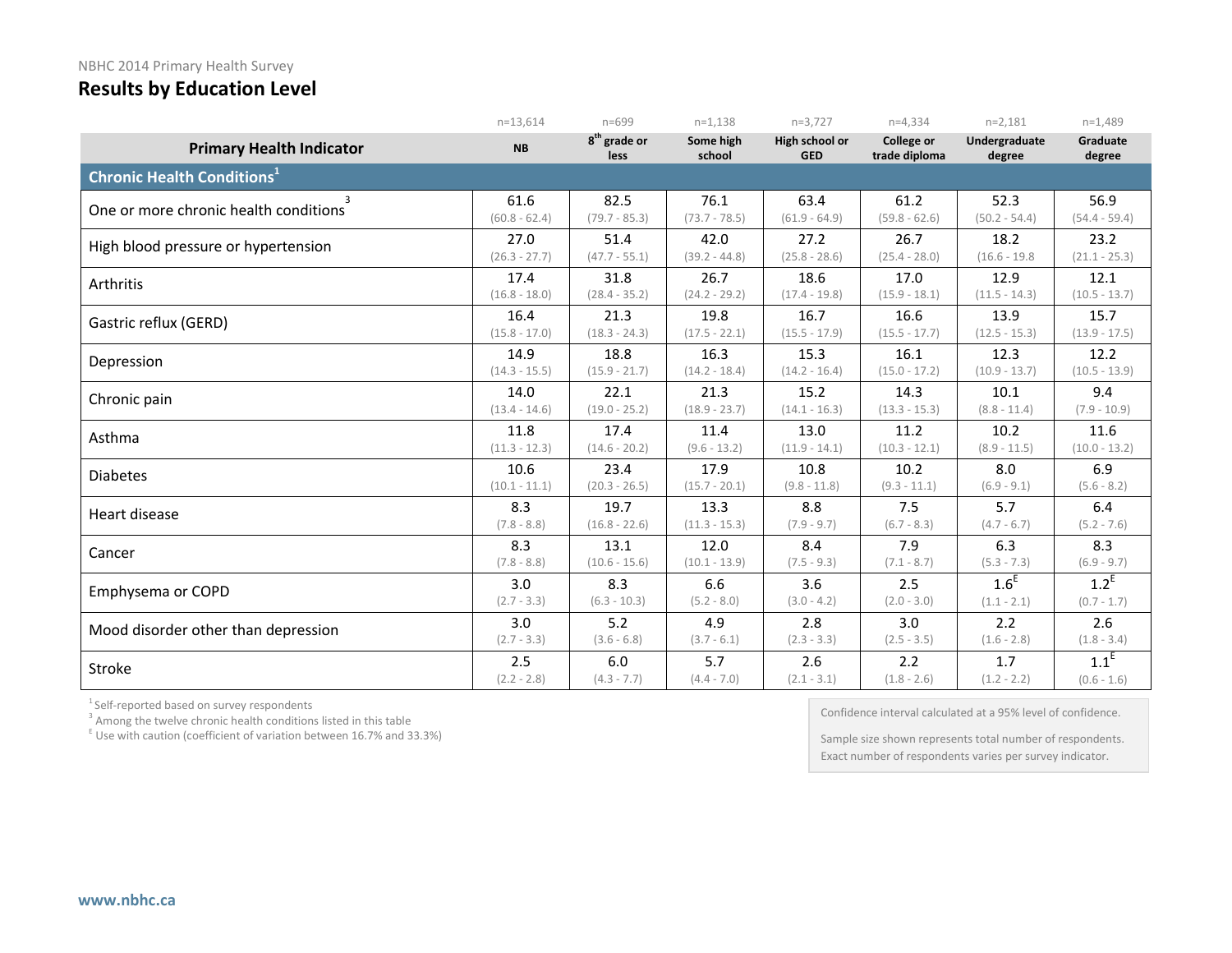|        |       |                                                                                                                                                                                                                         |  |                         | $n=13,614$              | $n = 699$                        | $n=1,138$               | $n=3,727$                    | $n=4,334$                          | $n=2,181$               | $n=1,489$               |
|--------|-------|-------------------------------------------------------------------------------------------------------------------------------------------------------------------------------------------------------------------------|--|-------------------------|-------------------------|----------------------------------|-------------------------|------------------------------|------------------------------------|-------------------------|-------------------------|
|        |       | <b>Primary Health Indicator</b>                                                                                                                                                                                         |  |                         | <b>NB</b>               | 8 <sup>th</sup> grade or<br>less | Some high<br>school     | High school or<br><b>GED</b> | <b>College or</b><br>trade diploma | Undergraduate<br>degree | Graduate<br>degree      |
|        |       | <b>Accessibility</b><br>The ability of patients/clients to obtain care/service at the right place and the right time, based on respective needs, in the official language of their choice                               |  |                         |                         |                                  |                         |                              |                                    |                         |                         |
|        | $A-1$ | Has a personal family doctor $(\%$ yes)                                                                                                                                                                                 |  |                         | 92.1<br>$(91.7 - 92.5)$ | 93.0<br>$(91.1 - 94.9)$          | 92.3<br>$(90.8 - 93.8)$ | 91.0<br>$(90.1 - 91.9)$      | 92.2<br>$(91.4 - 93.0)$            | 93.8<br>$(92.8 - 94.8)$ | 91.3<br>$(89.9 - 92.7)$ |
| ctor   | $A-2$ | Calling family doctor's office during regular practice hours<br>(% very easy or somewhat easy)                                                                                                                          |  | 78.3<br>$(77.6 - 79.0)$ | 82.2<br>$(79.3 - 85.1)$ | 79.5<br>$(77.1 - 81.9)$          | 81.3<br>$(80.0 - 82.6)$ | 77.4<br>$(76.1 - 78.7)$      | 76.1<br>$(74.3 - 77.9)$            | 75.3<br>$(73.0 - 77.6)$ |                         |
| å      | $A-3$ | Family doctor has extended office hours<br>(after 5pm or on weekends) (% yes)                                                                                                                                           |  | 16.2<br>$(15.6 - 16.8)$ | 15.3<br>$(12.6 - 18.0)$ | 17.5<br>$(15.2 - 19.8)$          | 16.5<br>$(15.3 - 17.7)$ | 16.4<br>$(15.3 - 17.5)$      | 16.6<br>$(15.0 - 18.2)$            | 13.7<br>$(11.9 - 15.5)$ |                         |
|        | $A-4$ | Family doctor has an after-hour arrangement<br>when office is closed $(\%$ yes)                                                                                                                                         |  | 18.2<br>$(17.5 - 18.9)$ | 20.1<br>$(17.1 - 23.1)$ | 19.6<br>$(17.2 - 22.0)$          | 19.8<br>$(18.5 - 21.1)$ | 18.7<br>$(17.5 - 19.9)$      | 14.6<br>$(13.1 - 16.1)$            | 17.4<br>$(15.4 - 19.4)$ |                         |
| Persor | $A-5$ | (% on same day or next day)<br>How quickly appointment can be<br>made with family doctor<br>(% within 5 days)                                                                                                           |  |                         | 30.1<br>$(29.3 - 30.9)$ | 35.2<br>$(31.5 - 38.9)$          | 35.9<br>$(33.0 - 38.8)$ | 30.5<br>$(28.9 - 32.1)$      | 29.1<br>$(27.7 - 30.5)$            | 29.0<br>$(27.0 - 31.0)$ | 28.8<br>$(26.3 - 31.3)$ |
|        |       |                                                                                                                                                                                                                         |  |                         | 60.3<br>$(59.4 - 61.2)$ | 58.8<br>$(55.0 - 62.6)$          | 61.6<br>$(58.6 - 64.6)$ | 62.2<br>$(60.5 - 63.9)$      | 59.4<br>$(57.8 - 61.0)$            | 58.8<br>$(56.6 - 61.0)$ | 60.9<br>$(58.2 - 63.6)$ |
|        | $A-6$ | Nurse working with family doctor who is regularly involved in<br>health care (% yes)                                                                                                                                    |  |                         | 27.5<br>$(26.7 - 28.3)$ | 30.0<br>$(26.5 - 33.4)$          | 29.0<br>$(26.3 - 31.7)$ | 27.0<br>$(25.5 - 28.5)$      | 27.8<br>$(26.4 - 29.2)$            | 26.8<br>$(24.9 - 28.7)$ | 27.2<br>$(24.9 - 29.6)$ |
|        | $A-7$ | Has access to a primary health team <sup>3</sup> (% yes)                                                                                                                                                                |  | 28.5<br>$(27.8 - 29.2)$ | 31.7<br>$(28.3 - 35.1)$ | 29.5<br>$(26.9 - 32.1)$          | 28.2<br>$(26.8 - 29.6)$ | 28.6<br>$(27.3 - 29.9)$      | 27.9<br>$(26.0 - 29.8)$            | 27.8<br>$(25.5 - 30.1)$ |                         |
|        | $A-8$ | Wait time at the hospital emergency department<br>(% less than 4 hours)                                                                                                                                                 |  |                         | 73.9<br>$(72.7 - 75.1)$ | 76.5<br>$(72.1 - 80.9)$          | 71.1<br>$(67.2 - 75.0)$ | 73.0<br>$(70.8 - 75.2)$      | 74.2<br>$(72.2 - 76.2)$            | 72.0<br>$(68.9 - 75.1)$ | 80.3<br>$(76.8 - 83.8)$ |
|        | $A-9$ | English <sup>4</sup><br>How often citizens received the health care service<br>they needed in the official language of their choice<br>(% who always received service in language of preference)<br>French <sup>4</sup> |  |                         | 95.2<br>$(94.8 - 95.6)$ | 90.3<br>$(87.4 - 93.2)$          | 90.5<br>$(88.5 - 92.5)$ | 95.0<br>$(94.2 - 95.8)$      | 95.3<br>$(94.6 - 96.0)$            | 97.0<br>$(96.0 - 97.9)$ | 97.3<br>$(96.3 - 98.3)$ |
|        |       |                                                                                                                                                                                                                         |  |                         | 72.6<br>$(71.0 - 74.2)$ | 76.2<br>$(71.1 - 81.3)$          | 78.2<br>$(73.2 - 83.2)$ | 70.3<br>$(66.7 - 73.9)$      | 70.2<br>$(67.2 - 73.2)$            | 74.3<br>$(70.9 - 77.7)$ | 73.2<br>$(68.6 - 77.8)$ |

<sup>3</sup> Primary health team: Has access to a family doctor and has access to either a nurse practitioner or a nurse or other health professionals at their family doctor's office

 $4$  Preferred language of service as indicated by respondent in the survey

Confidence interval calculated at a 95% level of confidence.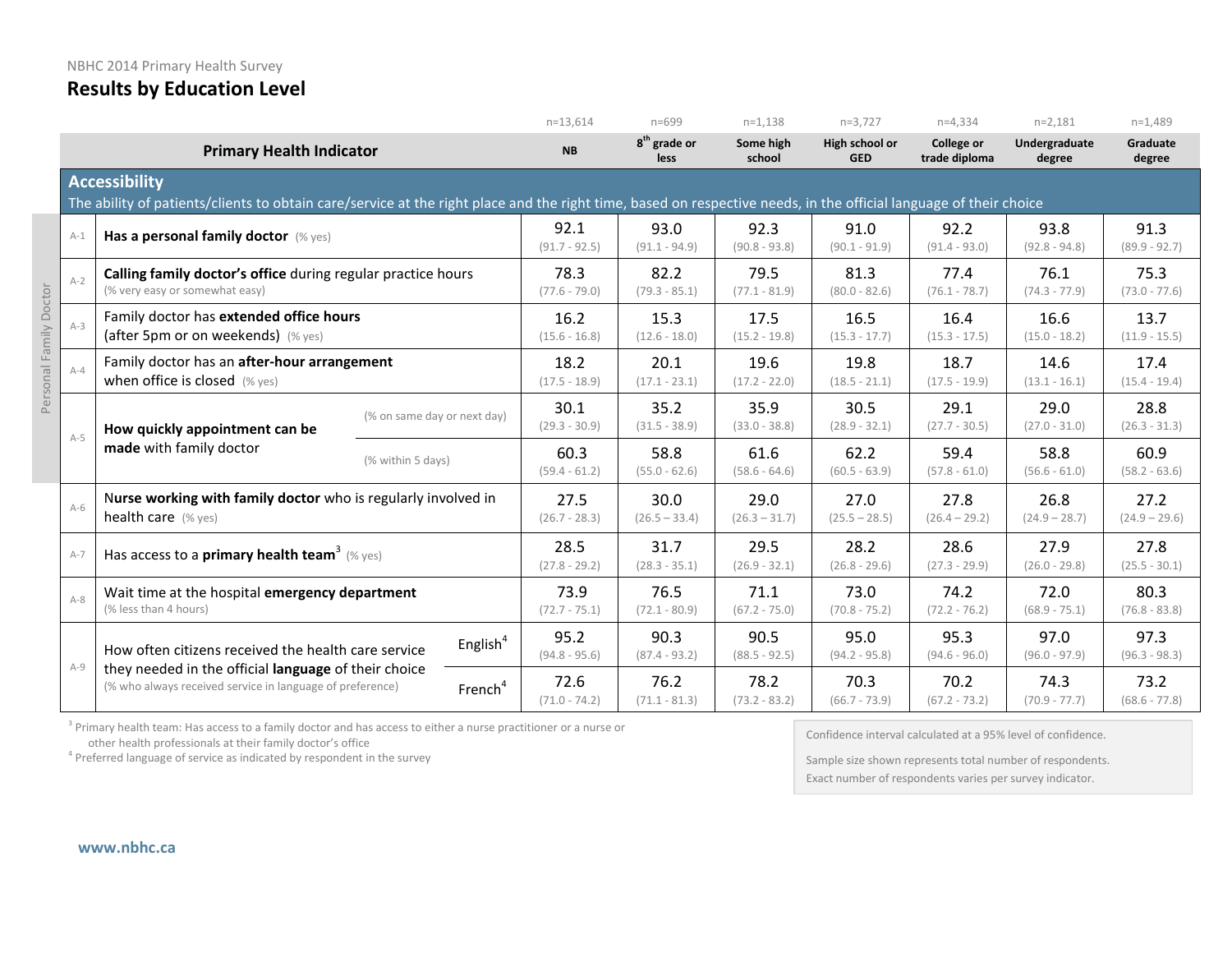|               |                                                                                                                                | $n=13,614$              | $n = 699$                               | $n=1,138$               | $n=3,727$                    | $n=4,334$                          | $n=2,181$               | $n=1,489$               |  |  |  |
|---------------|--------------------------------------------------------------------------------------------------------------------------------|-------------------------|-----------------------------------------|-------------------------|------------------------------|------------------------------------|-------------------------|-------------------------|--|--|--|
|               | <b>Primary Health Indicator</b>                                                                                                | <b>NB</b>               | 8 <sup>th</sup> grade or<br><b>less</b> | Some high<br>school     | High school or<br><b>GED</b> | <b>College or</b><br>trade diploma | Undergraduate<br>degree | Graduate<br>degree      |  |  |  |
|               | <b>Appropriateness</b><br>Care/service provided is relevant to the patients'/clients' needs and based on established standards |                         |                                         |                         |                              |                                    |                         |                         |  |  |  |
| $Q-1$         | Adults 65 and over who received their flu shot in the last year $(\%$ yes)                                                     | 70.6<br>$(69.2 - 72.0)$ | 70.3<br>$(66.0 - 74.6)$                 | 68.7<br>$(65.0 - 72.4)$ | 69.5<br>$(66.9 - 72.1)$      | 70.3<br>$(67.6 - 73.0)$            | 72.7<br>$(68.8 - 76.6)$ | 73.9<br>$(69.9 - 77.9)$ |  |  |  |
| $Q-2$         | Adults with one or more of four select chronic health conditions <sup>5</sup> who                                              | 91.3                    | 82.2                                    | 90.9                    | 90.7                         | 91.5                               | 94.4                    | 95.8                    |  |  |  |
|               | had measurements for blood pressure in the past 12 months (% yes)                                                              | $(90.6 - 92.0)$         | $(78.7 - 85.7)$                         | $(88.7 - 93.1)$         | $(89.3 - 92.1)$              | $(90.2 - 92.8)$                    | $(92.7 - 96.1)$         | $(94.1 - 97.5)$         |  |  |  |
| $Q-3$         | Adults with one or more of four select chronic health conditions <sup>5</sup> who                                              | 76.3                    | 75.1                                    | 77.7                    | 73.9                         | 75.3                               | 80.8                    | 79.3                    |  |  |  |
|               | had measurements for cholesterol in the past 12 months (% yes)                                                                 | $(75.2 - 77.4)$         | $(71.7 - 79.1)$                         | $(74.5 - 80.9)$         | $(71.8 - 76.0)$              | $(73.3 - 77.3)$                    | $(77.8 - 83.8)$         | $(75.7 - 82.9)$         |  |  |  |
| $Q - 4$       | Adults with one or more of four select chronic health conditions <sup>5</sup> who                                              | 73.9                    | 66.0                                    | 75.0                    | 72.1                         | 74.1                               | 77.2                    | 79.0                    |  |  |  |
|               | had measurements for blood sugar in the past 12 months (% yes)                                                                 | $(72.8 - 75.0)$         | $(61.6 - 70.4)$                         | $(71.7 - 78.3)$         | $(69.9 - 74.3)$              | $(72.0 - 76.2)$                    | $(74.0 - 80.4)$         | $(75.4 - 82.6)$         |  |  |  |
| $O - 5$       | Adults with one or more of four select chronic health conditions <sup>5</sup> who                                              | 59.3                    | 55.4                                    | 59.2                    | 55.7                         | 60.3                               | 62.0                    | 65.7                    |  |  |  |
|               | had measurements for body weight in the past 12 months (% yes)                                                                 | $(58.0 - 60.6)$         | $(50.8 - 60.0)$                         | $(55.5 - 62.9)$         | $(53.3 - 58.1)$              | $(58.0 - 62.6)$                    | $(58.4 - 65.6)$         | $(61.6 - 69.8)$         |  |  |  |
| $Q-6$         | How often family doctor helps citizens coordinate the care                                                                     | 70.7                    | 63.7                                    | 66.6                    | 68.8                         | 72.7                               | 70.2                    | 75.9                    |  |  |  |
|               | from other health care providers and places (% always)                                                                         | $(69.7 - 71.7)$         | $(59.2 - 68.2)$                         | $(63.0 - 70.2)$         | $(66.8 - 70.8)$              | $(70.9 - 74.5)$                    | $(67.6 - 72.8)$         | $(73.0 - 78.8)$         |  |  |  |
|               | <b>Effectiveness</b><br>Care/service, intervention or action achieves the desired results                                      |                         |                                         |                         |                              |                                    |                         |                         |  |  |  |
| $Q-7$         | Citizens with a chronic health condition <sup>7</sup> who have confidence in                                                   | 42.2                    | 38.6                                    | 38.6                    | 40.0                         | 42.8                               | 45.8                    | 45.4                    |  |  |  |
|               | controlling and managing their health condition (% very confident)                                                             | $(41.2 - 43.2)$         | $(34.7 - 42.5)$                         | $(35.5 - 41.7)$         | $(38.2 - 41.8)$              | $(41.0 - 44.6)$                    | $(43.1 - 48.5)$         | $(42.2 - 48.6)$         |  |  |  |
| <b>Safety</b> | Potential risks of an intervention or the environment are avoided or minimized                                                 |                         |                                         |                         |                              |                                    |                         |                         |  |  |  |
| $Q-8$         | Citizens with a chronic health condition <sup>7</sup> who know what each of their                                              | 47.7                    | 19.8                                    | 33.0                    | 45.0                         | 51.0                               | 58.9                    | 60.6                    |  |  |  |
|               | prescribed medications do (% strongly agree)                                                                                   | $(46.6 - 48.8)$         | $(16.5 - 23.1)$                         | $(29.9 - 36.1)$         | $(43.0 - 47.0)$              | $(49.1 - 52.9)$                    | $(56.0 - 61.8)$         | $(57.2 - 64.0)$         |  |  |  |
| $Q-9$         | Was harmed due to a medical error or mistake as a result of health                                                             | $2.7^6$                 | $1.5^{E,6}$                             | $2.5^{E,6}$             | $2.9^{6}$                    | $2.7^{6}$                          | $2.3^{6}$               | $3.3^{6}$               |  |  |  |
|               | care services received in the last year (excluding hospital stay) (% yes)                                                      | $(2.4 - 3.0)$           | $(0.6 - 2.4)$                           | $(1.6 - 3.4)$           | $(2.4 - 3.4)$                | $(2.2 - 3.2)$                      | $(1.7 - 2.9)$           | $(2.4 - 4.2)$           |  |  |  |

<sup>5</sup> Self-reported by respondent: Diabetes, heart disease, stroke or high blood pressure

 $6$  For this type of indicator, a "better" result is achieved when the indicator has a "lower" value

<sup>7</sup> Self-reported by respondent: Arthritis, asthma, cancer, chronic pain, depression, diabetes, emphysema or COPD, gastric reflux (GERD), heart disease, high blood pressure or hypertension, mood disorder other than depression, or stroke

 $E$  Use with caution (coefficient of variation between 16.7% and 33.3%)

Confidence interval calculated at a 95% level of confidence.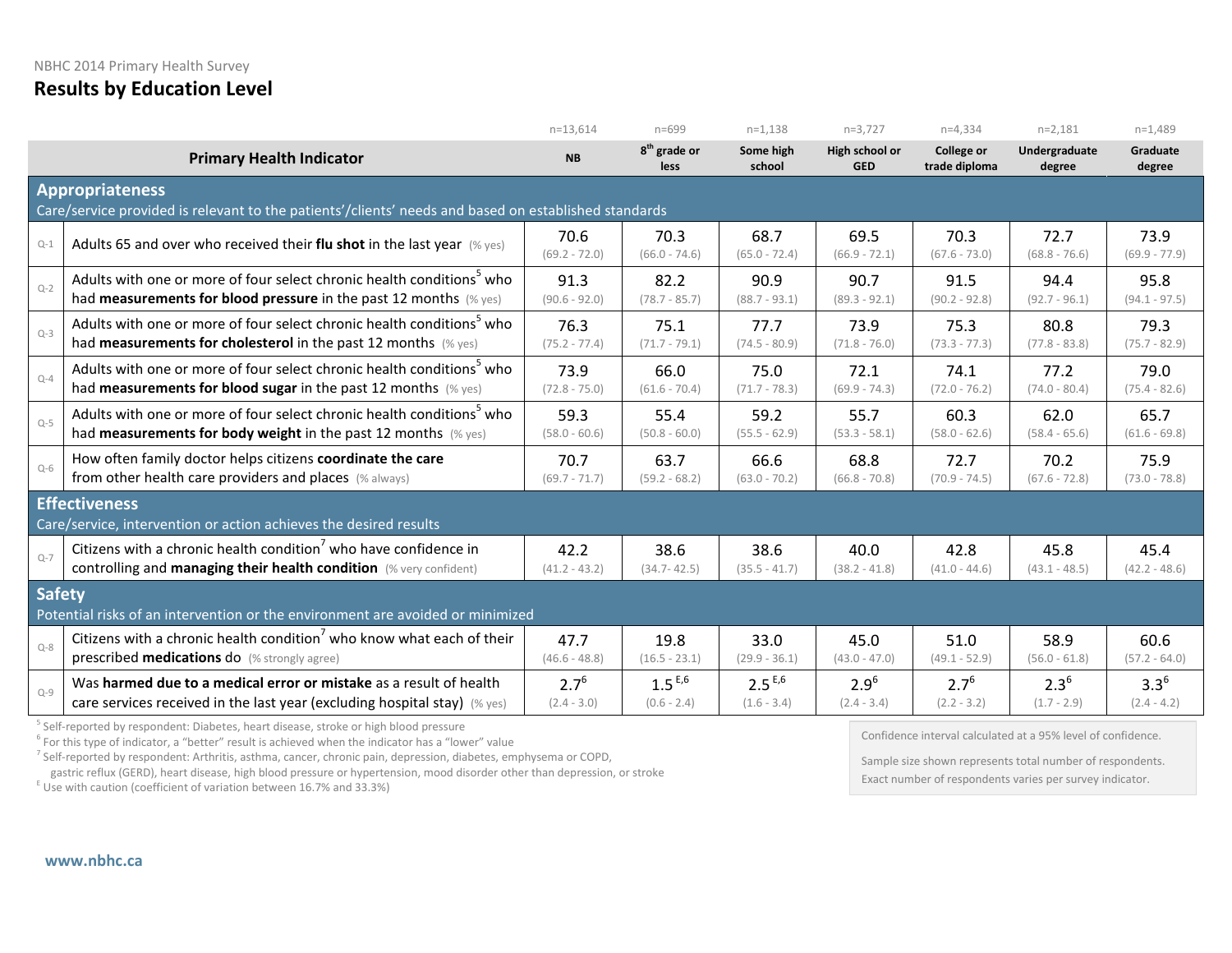NBHC 2014 Primary Health Survey

**Results by Education Level**

|          |                                                                                                                            | $n=13,614$                    | $n = 699$                               | $n=1,138$                     | $n=3,727$                     | $n=4,334$                          | $n=2,181$                  | $n=1,489$                |
|----------|----------------------------------------------------------------------------------------------------------------------------|-------------------------------|-----------------------------------------|-------------------------------|-------------------------------|------------------------------------|----------------------------|--------------------------|
|          | <b>Primary Health Indicator</b>                                                                                            | <b>NB</b>                     | 8 <sup>th</sup> grade or<br><b>less</b> | Some high<br>school           | High school or<br><b>GED</b>  | <b>College or</b><br>trade diploma | Undergraduate<br>degree    | Graduate<br>degree       |
|          | <b>Efficiency</b>                                                                                                          |                               |                                         |                               |                               |                                    |                            |                          |
|          | Achieving the desired results with the most cost-effective use of resources                                                |                               |                                         |                               |                               |                                    |                            |                          |
| $Q - 10$ | Model of care used most often when sick or in need of care<br>from a health professional (% hospital emergency department) | $11.5^{6}$<br>$(11.0 - 12.0)$ | $16.7^6$<br>$(14.0 - 19.4)$             | $14.8^{6}$<br>$(12.7 - 16.9)$ | $13.1^{6}$<br>$(12.0 - 14.2)$ | $12.2^{6}$<br>$(11.2 - 13.2)$      | $8.2^{6}$<br>$(7.1 - 9.3)$ | $7.6^6$<br>$(6.2 - 9.0)$ |
| $Q - 11$ | Has used Tele-Care or other telephone information lines<br>in the last 12 months $(\%$ yes)                                | 7.4<br>$(7.0 - 7.8)$          | 5.0<br>$(3.4 - 6.6)$                    | 7.8<br>$(6.3 - 9.3)$          | 6.3<br>$(5.5 - 7.1)$          | 7.6<br>$(6.8 - 8.4)$               | 7.5<br>$(6.4 - 8.6)$       | 10.0<br>$(8.5 - 11.5)$   |
|          | Use of services                                                                                                            |                               |                                         |                               |                               |                                    |                            |                          |
|          | Using primary health services in the last 12 months                                                                        |                               |                                         |                               |                               |                                    |                            |                          |
| $U-1$    | Visited a personal family doctor (% yes)                                                                                   | 80.3<br>$(79.6 - 81.0)$       | 85.9<br>$(83.3 - 88.5)$                 | 82.8<br>$(80.6 - 85.0)$       | 78.9<br>$(77.6 - 80.2)$       | 80.6<br>$(79.4 - 81.8)$            | 79.3<br>$(77.6 - 81.0)$    | 80.3<br>$(78.3 - 82.3)$  |
| $U-2$    | Visited a hospital emergency department (% yes)                                                                            | 41.3<br>$(40.5 - 42.1)$       | 54.1<br>$(50.4 - 57.8)$                 | 50.5<br>$(47.6 - 53.4)$       | 43.8<br>$(42.2 - 45.4)$       | 42.7<br>$(41.2 - 44.2)$            | 35.0<br>$(33.0 - 37.0)$    | 32.2<br>$(29.8 - 34.6)$  |
| $U-3$    | Visited a specialist (% yes)                                                                                               | 56.4<br>$(55.6 - 57.2)$       | 65.4<br>$(61.9 - 68.9)$                 | 59.1<br>$(56.3 - 61.9)$       | 54.7<br>$(53.1 - 56.3)$       | 56.5<br>$(55.0 - 58.0)$            | 54.3<br>$(52.2 - 56.4)$    | 58.8<br>$(56.3 - 61.3)$  |
| $U-4$    | Visited an after-hours clinic or a walk-in clinic (% yes)                                                                  | 24.3<br>$(23.6 - 25.0)$       | 14.6<br>$(12.0 - 17.2)$                 | 17.2<br>$(15.0 - 19.4)$       | 23.8<br>$(22.4 - 25.2)$       | 24.6<br>$(23.3 - 25.9)$            | 27.8<br>$(25.9 - 29.7)$    | 27.0<br>$(24.8 - 29.2)$  |
| $U-5$    | Visited an alternative practitioner (% yes)                                                                                | 25.2<br>$(24.5 - 25.9)$       | 10.8<br>$(8.5 - 13.1)$                  | 11.8<br>$(10.0 - 13.6)$       | 18.5<br>$(17.3 - 19.7)$       | 28.0<br>$(26.7 - 29.3)$            | 33.5<br>$(31.5 - 35.5)$    | 33.9<br>$(31.5 - 36.3)$  |
| $U-6$    | Visited a community health centre (% yes)                                                                                  | 6.9<br>$(6.5 - 7.3)$          | 9.0<br>$(6.9 - 11.1)$                   | 7.2<br>$(5.7 - 8.7)$          | 8.0<br>$(7.1 - 8.9)$          | 6.8<br>$(6.1 - 7.5)$               | 6.3<br>$(5.3 - 7.3)$       | 5.0<br>$(3.9 - 6.1)$     |
| $U-7$    | Used ambulance services (% yes)                                                                                            | 5.7<br>$(5.3 - 6.1)$          | 13.4<br>$(10.9 - 15.9)$                 | 10.1<br>$(8.4 - 11.8)$        | 5.6<br>$(4.9 - 6.3)$          | 5.3<br>$(4.6 - 6.0)$               | 3.8<br>$(3.0 - 4.6)$       | 4.6<br>$(3.6 - 5.6)$     |
| $U-8$    | Visited a nurse practitioner (% yes)                                                                                       | 7.7<br>$(7.3 - 8.1)$          | 7.5<br>$(5.6 - 9.4)$                    | 6.3<br>$(4.9 - 7.7)$          | 6.6<br>$(5.8 - 7.4)$          | 8.5<br>$(7.7 - 9.3)$               | 8.7<br>$(7.5 - 9.9)$       | 7.8<br>$(6.5 - 9.1)$     |
| $U-9$    | Visited a health professional at a private clinic (% yes)                                                                  | 23.7<br>$(23.0 - 24.4)$       | 20.7<br>$(17.7 - 23.7)$                 | 24.7<br>$(22.2 - 27.2)$       | 21.5<br>$(20.2 - 22.8)$       | 22.6<br>$(21.4 - 23.8)$            | 26.3<br>$(24.5 - 28.1)$    | 28.2<br>$(25.9 - 30.5)$  |

 $6$  For this type of indicator, a "better" result is achieved when the indicator has a "lower" value

Confidence interval calculated at a 95% level of confidence.